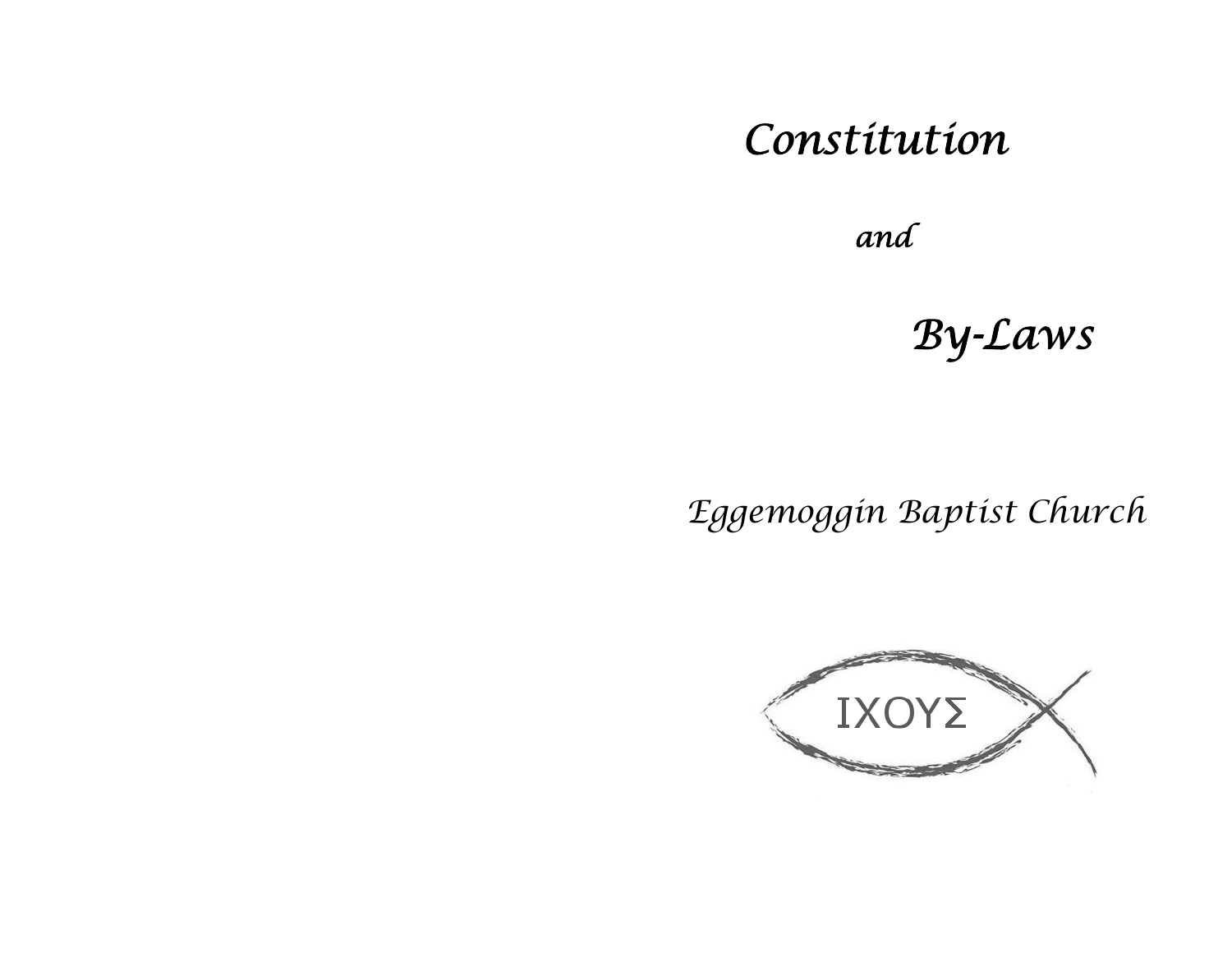# Table of Contents

| Articles:                                     | Pages: |
|-----------------------------------------------|--------|
| I. Name                                       | L      |
| II. Declaration of Purpose                    | 1      |
| III. Doctrine                                 | 1      |
| A. Articles of Faith                          |        |
| <b>B.</b> Our Doctrine Amplified              |        |
| 1. Bible Version Controversy                  |        |
| 2. Unscriptural Movements                     |        |
| <b>IV.</b> Covenant                           | 9      |
| V. Membership                                 | 11     |
| A. Qualifications                             |        |
| <b>B.</b> Voting Members                      |        |
| C. Removal from Membership                    |        |
| VI. Church Discipline                         | 13     |
| VII. Church Government                        | 15     |
| A. Authority and Administration               |        |
| <b>B.</b> Offices                             |        |
| C. Qualifications and Duties                  |        |
| 1. Pastor                                     |        |
| 2. Deacon                                     |        |
| 3. Church Clerk                               |        |
| 4. Treasurer                                  |        |
| D. Election of Officers                       |        |
| E. Elected and Appointed Leadership – General |        |
| F. Dismissal of Officers                      |        |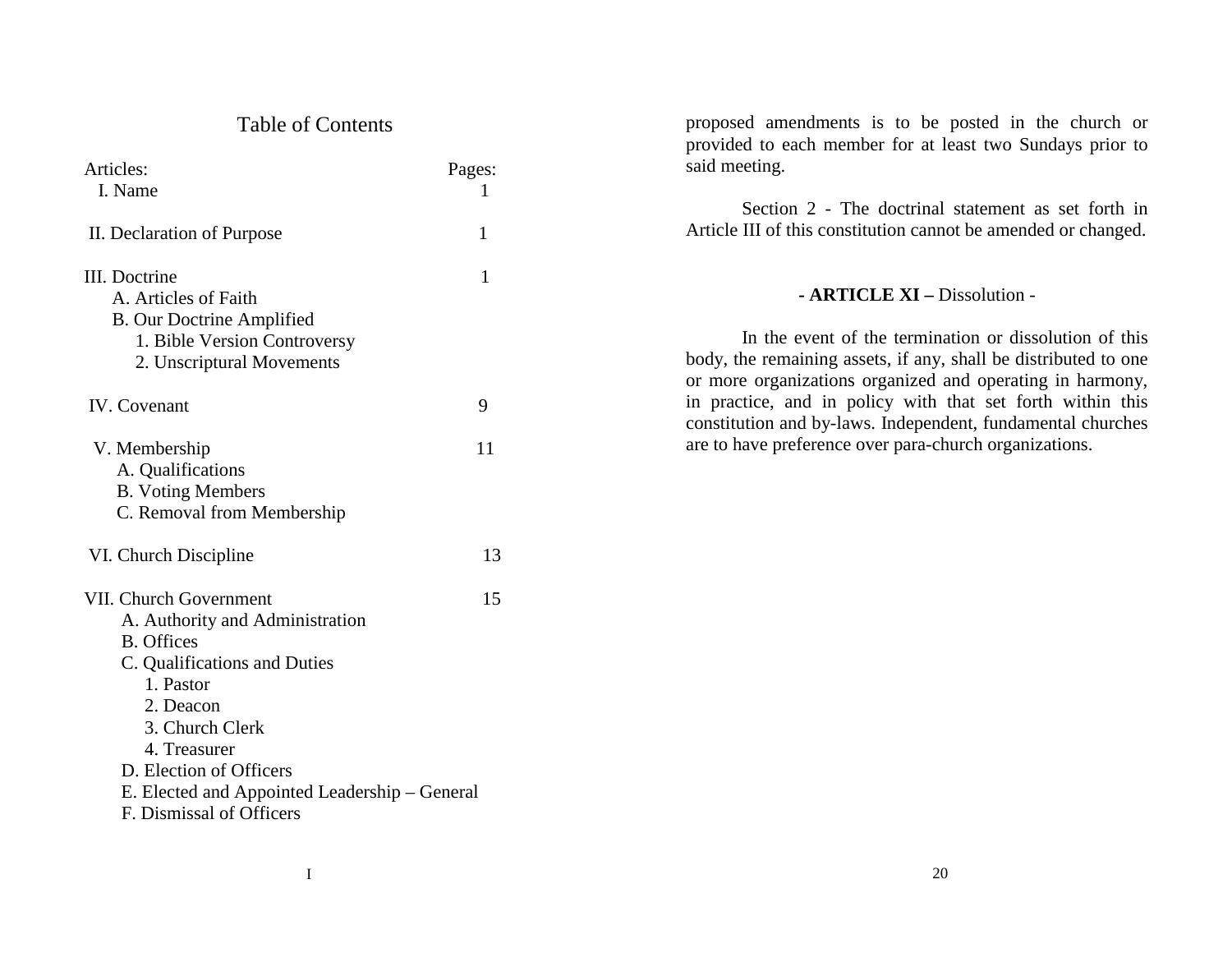G. Meetings

- 1. Worship
- 2. Business
- 3. Procedure
	- 4. Quorum

| <b>VIII. Finances</b> |    |
|-----------------------|----|
| IX. Ordination        | 20 |
| X. Amendments         | 21 |
| XI. Dissolution       |    |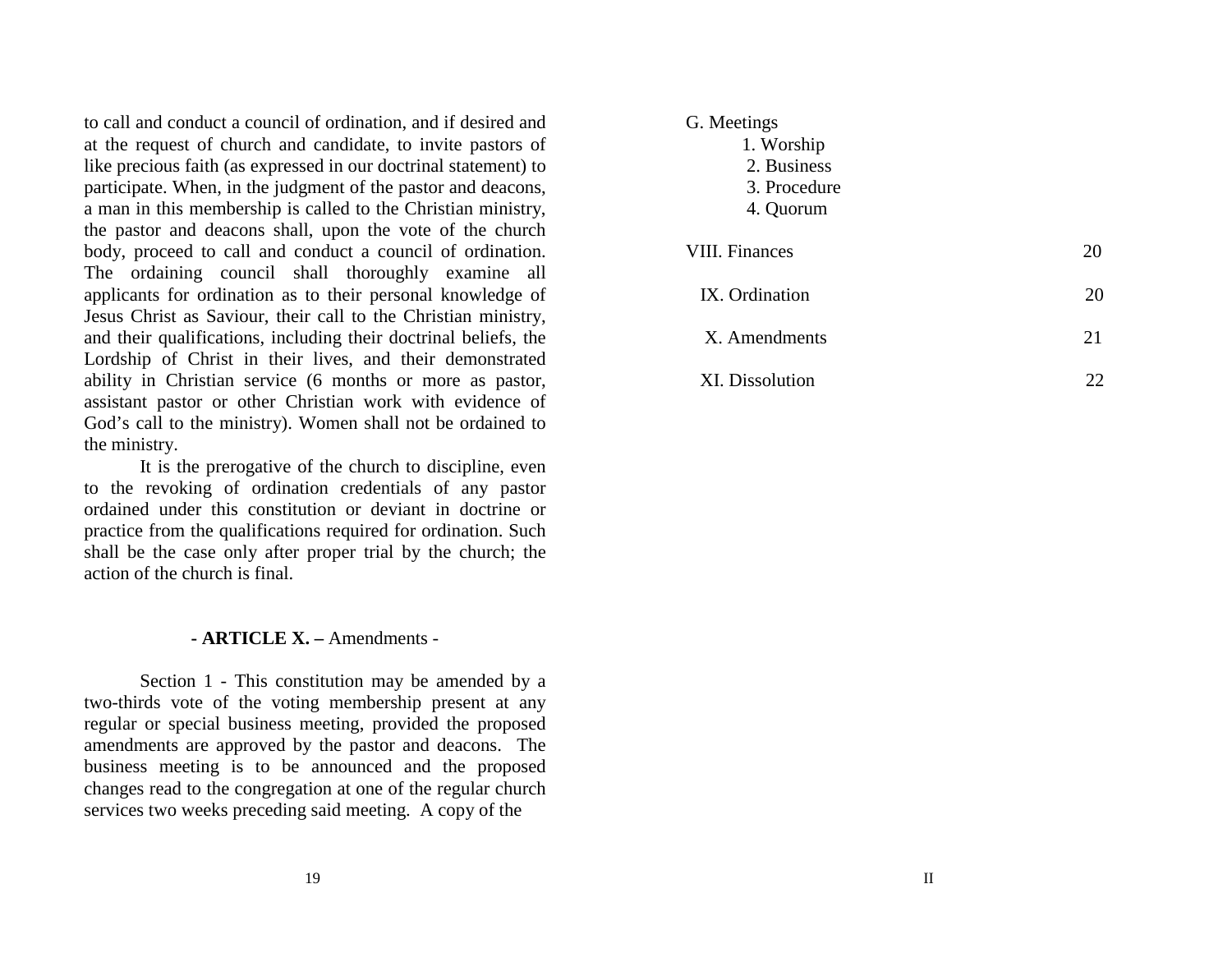# **CONSTITUTION AND BY-LAWS**

## **- ARTICLE I –** The Name -

**\_\_\_\_\_\_\_\_\_\_\_\_\_\_\_\_\_\_\_\_\_\_\_\_\_\_\_\_\_\_\_\_\_\_\_\_\_\_\_\_\_** 

The name of this church shall be EGGEMOGGIN BAPTIST CHURCH. (Incorporated at Sedgwick, Maine, June 27, 1973).

## **- ARTICLE II –** The Purpose -

 Our purpose is the edification of Christians through the teaching of God's Word, the salvation of souls, the world-wide proclamation of God's grace expressed in the shed blood and the finished work of the Lord Jesus Christ on Calvary, the promotion of Godly worship and the defense of "the faith once [and for all] delivered to the saints," until He comes.

#### **- ARTICLE III –** Doctrine -

A. Articles of Faith

1. The Holy Scriptures

We believe that the Bible is the verbally inspired Word of God, inerrant in the original manuscripts, therefore, the supreme and final authority for faith and life. II Timothy 3:16, 17; II Peter 1:20, 21. (See our doctrine amplified Article IIIB, Section 1).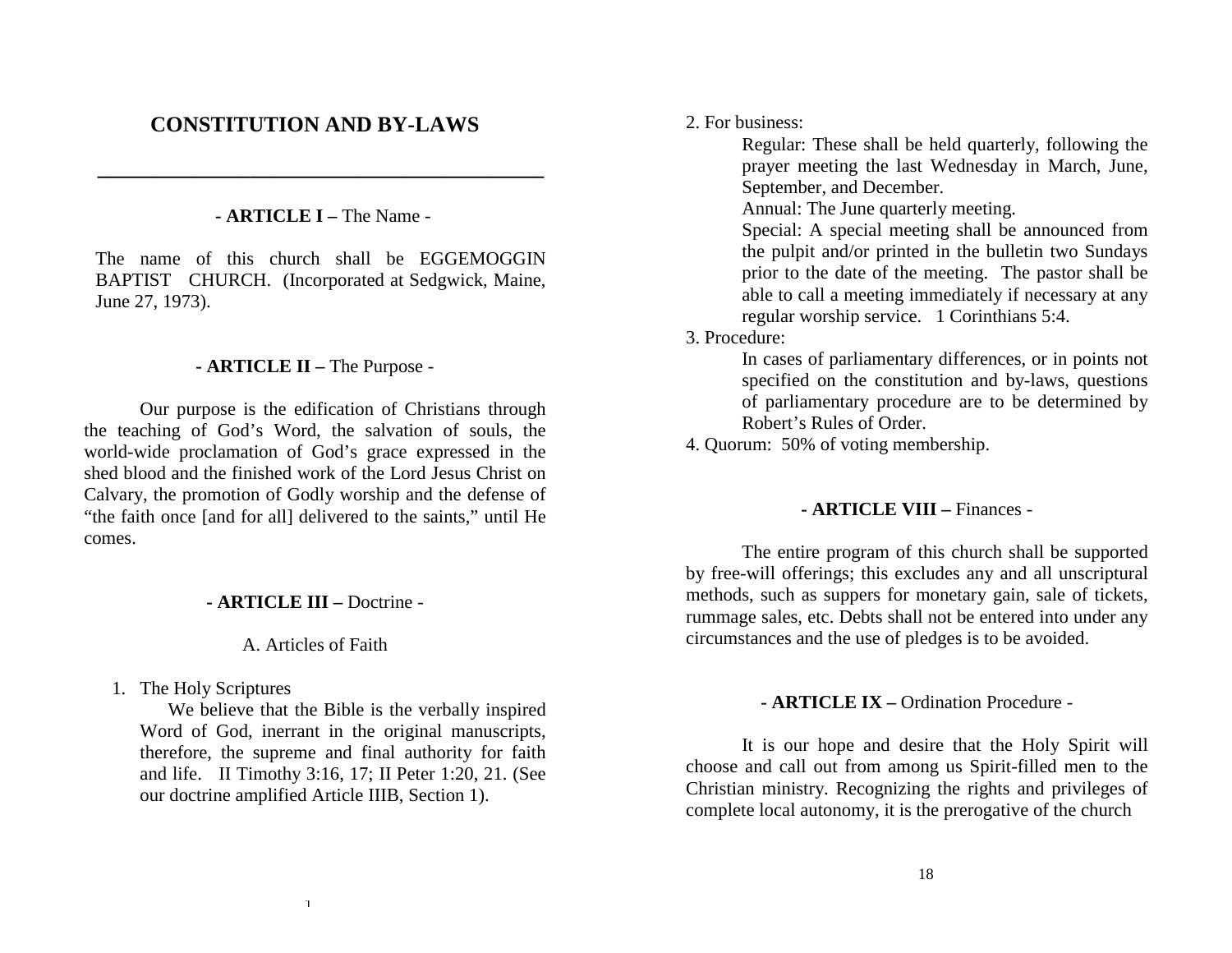## 2. The Trinity of the Godhead

We believe in one God eternally existing in three persons: Father, Son, and Holy Spirit. Deuteronomy 6:4; Matthew 28:19; II Corinthians 13:14.

## 3. The Person and Work of Christ

 a. We believe that the Lord Jesus Christ, the eternal Son of God, became man without ceasing to be God, having been conceived by the Holy Spirit and born of the virgin Mary, in order that He might reveal God and redeem sinful men. John 1:1-18; Luke 1:35.

 b. We believe that the Lord Jesus Christ died for our sins according to the Scriptures; that His death on the cross, as a representative and substitutionary sacrifice, was sufficient for the sins of mankind; and that all who believe in Him are justified on the grounds of His shed blood. We believe that the Lord Jesus Christ "was buried, and that he rose again the third day according to the scriptures"; and that our justification is made sure by His literal, physical resurrection from the dead. John 3:16; II Corinthians 5:21; Romans 4:25; 5:9; I Peter 1:3, 4; 2:24; I Corinthians 15:3, 4.

c. We believe that the Lord Jesus Christ ascended visibly in His glorified body into heaven and is now seated at the right hand of God the Father, where, as our High Priest, He fulfills His ministry as our Intercessor and Advocate. We believe that in His substitutionary death on the cross and in His resurrection life He has secured the complete and final redemption of every believer. Mark 16:19; Acts 1:9-10; Romans 8:30, 34; I John 2:1, 2; Hebrews 7:25; 8:1; 9:12, 24.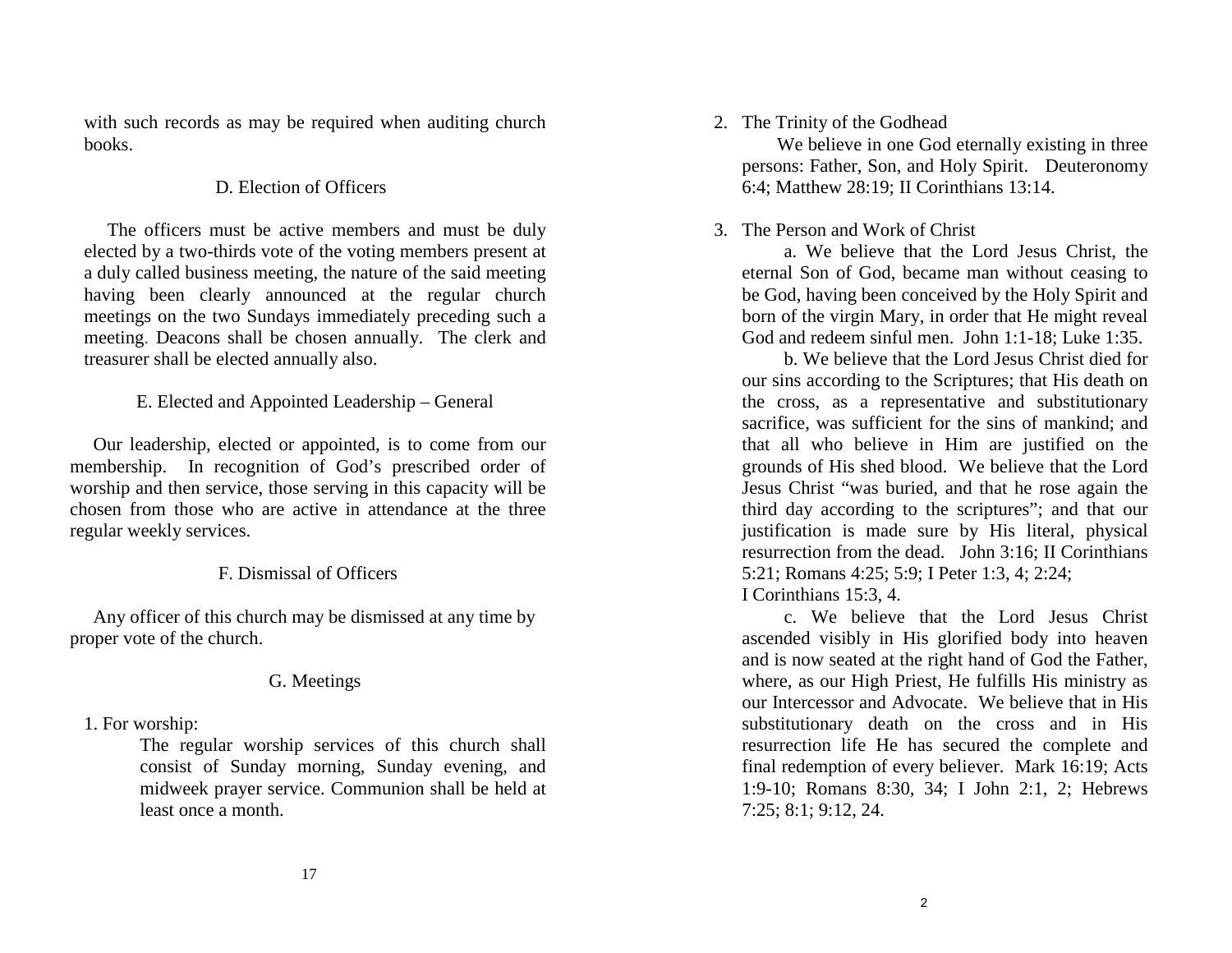4. The Person and Work of the Holy Spirit

 We believe that the Holy Spirit is the third Person in the Trinity, that He convicts the world of sin, of righteousness, and of judgment; that He regenerates the sinner by the Word of God and indwells the body of each believer. We believe that, in His ministry to the individual believer, upon conviction He baptizes each into the Body of Christ and seals each until the day of redemption. We also believe that He enlightens, instructs, and guides each born-again believer; that He is the efficient power for Godly living, Christian service, and spiritual worship; and that it is the privilege and duty of each believer to be filled with the Holy Spirit. John 14:16, 17, 26; John 16:7-15; Romans 8:9; I Corinthians 12:12-14; II Corinthians 3:16; Ephesians 1:13-14; I Peter 1:23.

5. The Creation and Fall of Man

 We believe that man was created in the image and likeness of God, but that in Adam's sin the race fell, inherited a sinful nature, and became alienated from God; and that man is totally depraved and, of himself, utterly unable to remedy his lost condition. Genesis 1:26, 27; Ephesians 2:1-3, 12; Romans 3:22, 23; 5:12.

6. Salvation

We believe that salvation is the gift of God, brought to man by grace, and received by personal faith in the Lord Jesus Christ, Whose precious blood was shed on Calvary for the forgiveness of our sins.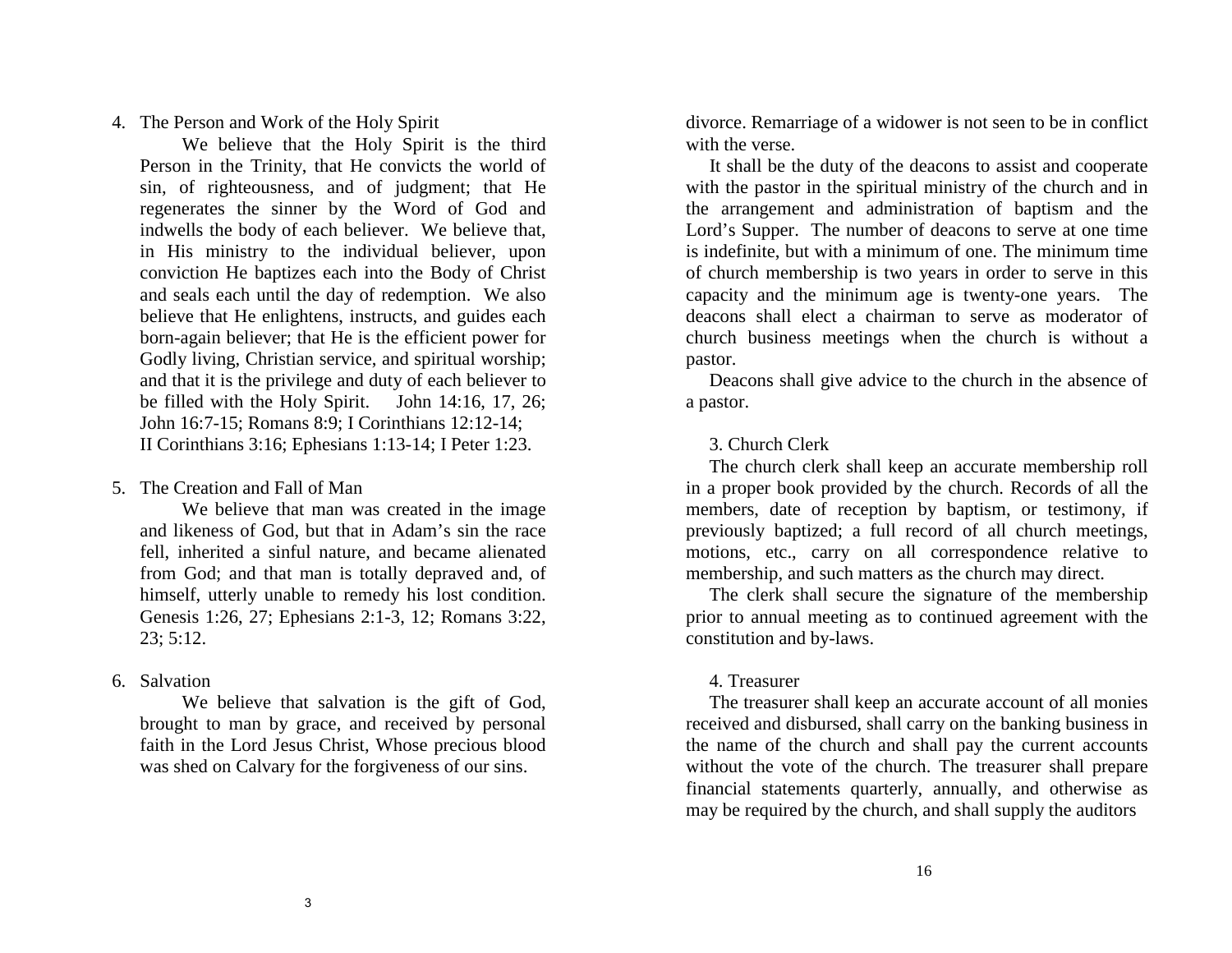Ephesians 2:8-10; John 1:12; Ephesians 1:7; 1 Peter 1:18, 19.

7. The Eternal Security and Assurance of Believers

Security : We believe that all the redeemed, once saved, are kept by God's power and are thus secure in Christ forever. John 6:37-40; John 10: 27- 30; 17:11, 20, 24; Romans 8:1, 30, 38-39;

1 Corinthians 1:4-8; Ephesians 1:13-14; Philippians 1:6; Hebrews 7:25; 1 Peter 1:5; Jude v. 1.

 Assurance : We believe that it is the privilege of believers to rejoice in the assurance of their salvation through the testimony of God's Word, which, however, clearly forbids the use of Christian liberty as an occasion to the flesh. John 10: 28; Galatians 5:13.

8. The Church

 We believe that the Church of Jesus Christ began on the Day of Pentecost when the Holy Spirit descended from Heaven upon the disciples of Christ; that it is composed solely of born-again believers called out from among Jews and Gentiles to become the Body and Bride of our Lord. Christ glorified in Heaven is its Head, and the Holy Spirit on earth is the active Agent of the Godhead Who ever seeks to bring about within its ranks conformity and obedience to the Word of God and the will of God. The one body unites believers to each other and all to Christ; its purpose is to glorify God, to evangelize the world, and to complete itself through the winning of lost souls to Christ. Matthew 28:18-20; Acts 1:8; Acts 2; 1 Corinthians 12:12, 13; Ephesians 2:7; 3:10; 5:23, 30.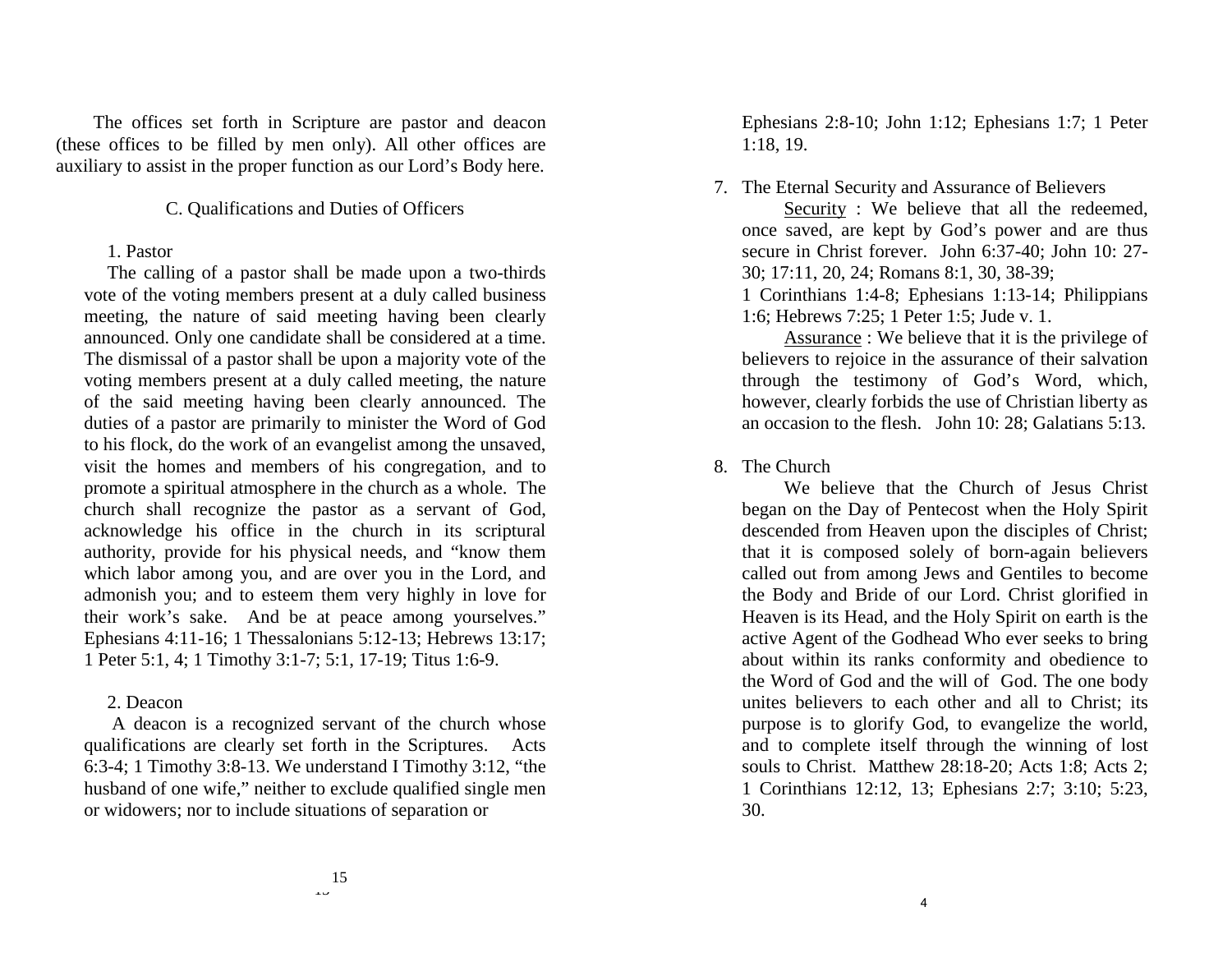9. The Ordinances of the Church

 We believe the ordinances of the Church to be water baptism and the Lord's Supper. We believe that baptism by immersion of the believer in Christ, symbolizes the believer's union with Christ in His death, burial, and resurrection. We believe that Christ instituted the Lord's Supper to commemorate His love as expressed in His shed blood and broken body at Calvary, and that it is to be observed "till He comes." Romans 6:4; 1 Corinthians 11:23-32; Colossians 2:9-13.

10. The Second Advent of Christ

 Rapture : We believe in that "Blessed Hope," the personal, imminent, pre-tribulational, premillennial return of our Lord Jesus Christ for His Church. 1 Thessalonians 1:10; 4:13-18; Titus 2:13; Revelation 3:10.

 Revelation : We believe in the personal, visible, glorious return of Christ to this earth with His saints at the end of the Great Tribulation at which time He will establish His Millennial Kingdom. Zechariah 14:4-11; Matthew 24:29-30; Revelation 19:11-21;  $20:1-6.$ 

11. The Eternal State

 We believe in the bodily resurrection of all men: the saved to eternal life in Heaven and the unsaved to judgment and eternal punishment in hell.

Heaven : We believe that the souls of those who receive Jesus Christ as Saviour are, at death, absent from the body and present with the Lord, where in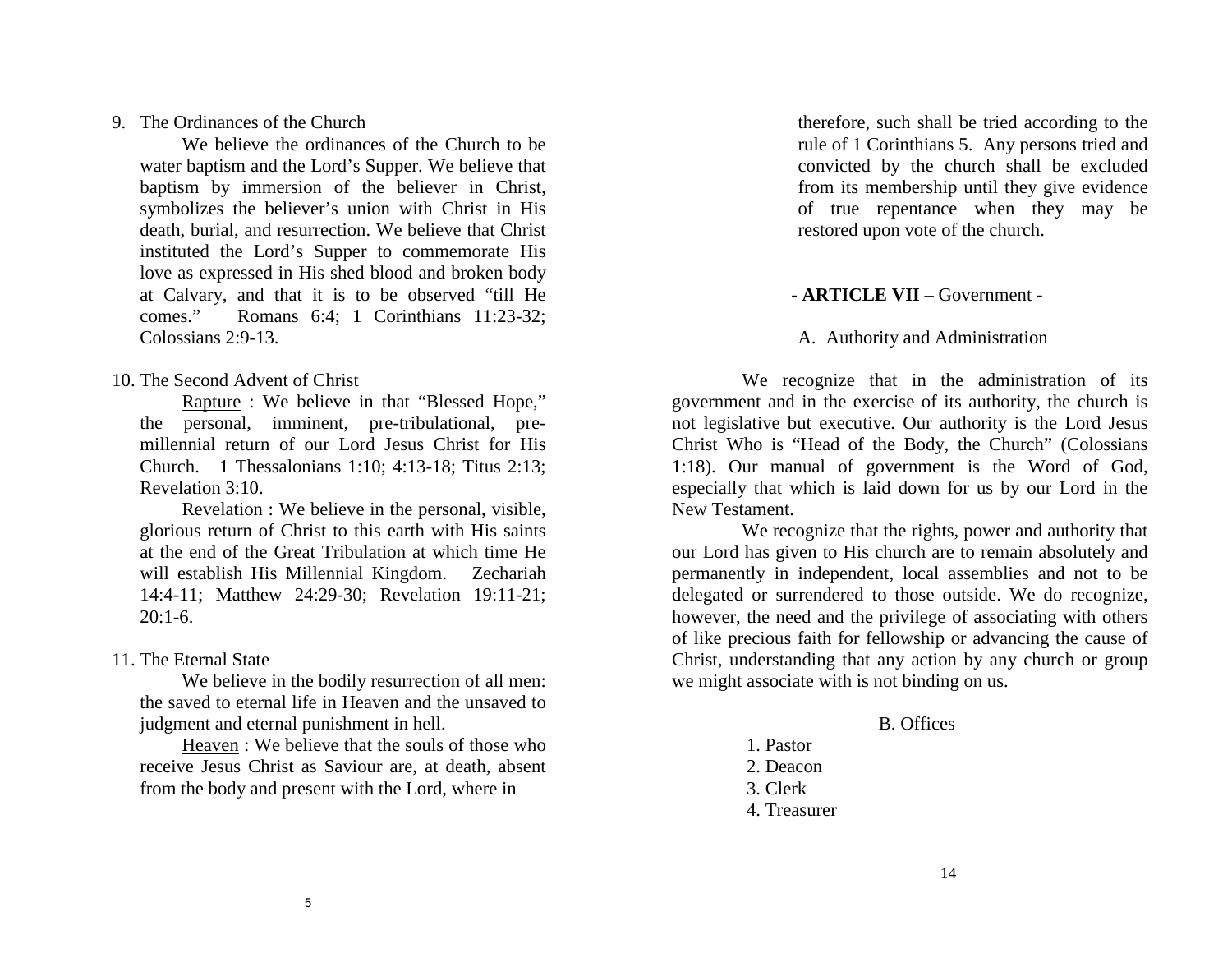conscious joy they await the first resurrection when body, soul, and spirit will be reunited and glorified forever with the Lord. John 14:1-6; 2 Corinthians 5:8; Philippians 1:23; 3:21; 1 Thessalonians 4:16-17; 1 John 3:2; Revelation 20:10-15.

 Hell : We believe that the souls of those who reject Jesus Christ and die in their sins remain after death in conscious misery until the second resurrection when with body and soul reunited, they appear at the Judgment of the Great White Throne and shall be cast into the Lake of Fire, not to be annihilated, but to suffer eternal, conscious punishment. Matthew 25:41-46; Luke 16:19-26; John 8:24; 2 Thessalonians 1:7-9; Revelation 20:10-15.

12. The Personality of Satan

 We believe that Satan is a personal being, a fallen angel, the author of sin, the open and declared enemy of God and man; and that he shall be eternally punished in the Lake of Fire. Genesis 3; Job 1:6-7; Isaiah 14:12-17; Ezekiel 28:11-15; Matthew 4:1-11; 25:41; 2 Corinthians 4:3,4; 1 Peter 5:8; Revelation 12:9-10; 20:10.

13. Separation and Sanctification

Separation : We believe that all the saved should live in such manner as not to bring reproach upon their Saviour and Lord; and that separation from all religious apostasy (2 Corinthians 6:14-7:1;

2 Timothy 3:1-5); all worldly and sinful pleasure, practices, and associations (1 John 2:15-17); all false teachers (2 John 9-11); and all disobedient brethren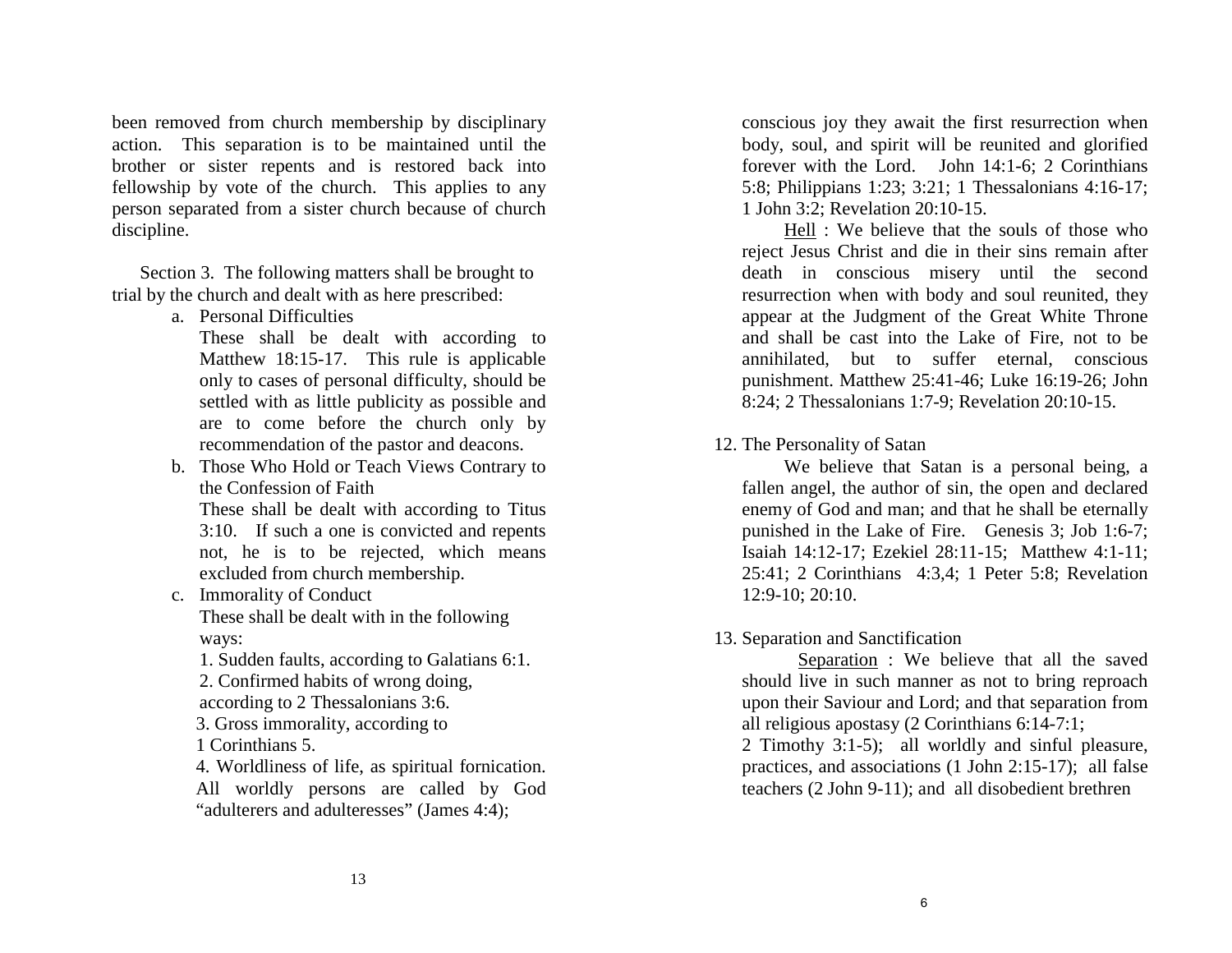(I Corinthians 5:11; II Corinthians 3:6; Matthew 18:15-17) is commanded of God.

 Sanctification : We believe that positional sanctification occurs at regeneration, but that practical sanctification is to be progressive and continue throughout the believer's life here on earth. We believe that God has made complete provision for this in the believer's identification with Christ in His death, burial, and resurrection; in the indwelling of the Holy Spirit; by the written Word of God; and in the believer's yieldedness to Him. John 17:17; Romans 12:1, 2; 6:1-14; 7:24-25; 14:13; Galatians 5:16-23; Ephesians 1:15-2:10; 5:25-27; Philippians 2:12-13; Colossians 3:1-17; Titus 2:14; Hebrews 4:12; 10:14; 1 Peter 1:13-16; 2 Peter 3:18.

#### B. Our Doctrine Amplified

Section 1 - The Bible Version Controversy

 The King James Version (1611) is our accepted translation. We believe God has given us His inspired Word in the Received Text and that alone. We also believe He has preserved that text intact, the King James Bible being the last translation in the English of that text. Psalm 12:6-7; Matthew 24:35.

Section 2 - Unscriptural Movements

We seek to advance the cause of Christ, whether at home or abroad, in accordance with the Word of God and in fellowship with those of like precious faith, and with these only. We believe the following movements to be contrary to the Word of God;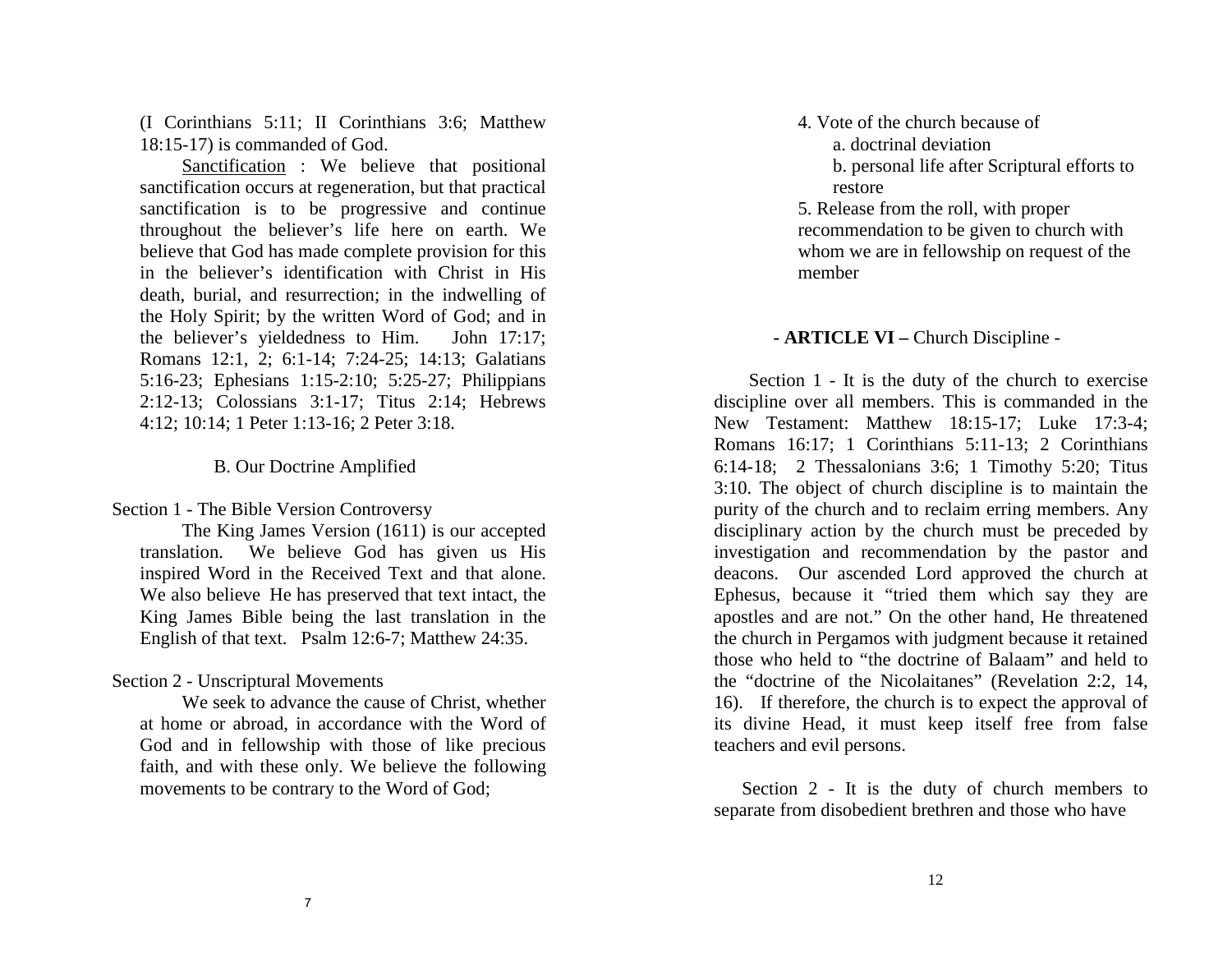therefore, we seek to advance the cause of Christ apart from these movements and their adherents:

 a. The Ecumenical Movement consisting of Roman Catholicism and apostate Protestantism which finds its expression largely in the National and World Council of Churches. We recognize that these bodies exist through the local assemblies that compose their membership and that one of their most subtle appeals to compromise is ecumenical evangelism.

 b. The Neo-Evangelical Movement consisting of professed believers who hold that fundamentalism has failed and seek to advance the cause of Christ by unscriptural methods, such as infiltration where separation is commanded, by dialogue with liberals and apostates, and generally by compromise of Christian doctrine.

 c. The Charismatic Movement with its undue emphasis on subjective feeling, emotion, and experience as opposed to the objective truth of our redemption purchased by Christ at Calvary. We reject speaking in tongues, the need of any believer to be baptized in or by the Holy Spirit (he has been at conversion), and "faith healing" as practiced by them, as being God's will for believers today.

## **- ARTICLE IV** – Covenant -

Having been born-again by the Word of God and the Spirit of God through faith in the Lord Jesus Christ according to the provisions of the abounding grace of God, and being justified on the grounds of the shed blood of Jesus Christ, and acknowledging our willingness to confess Him as our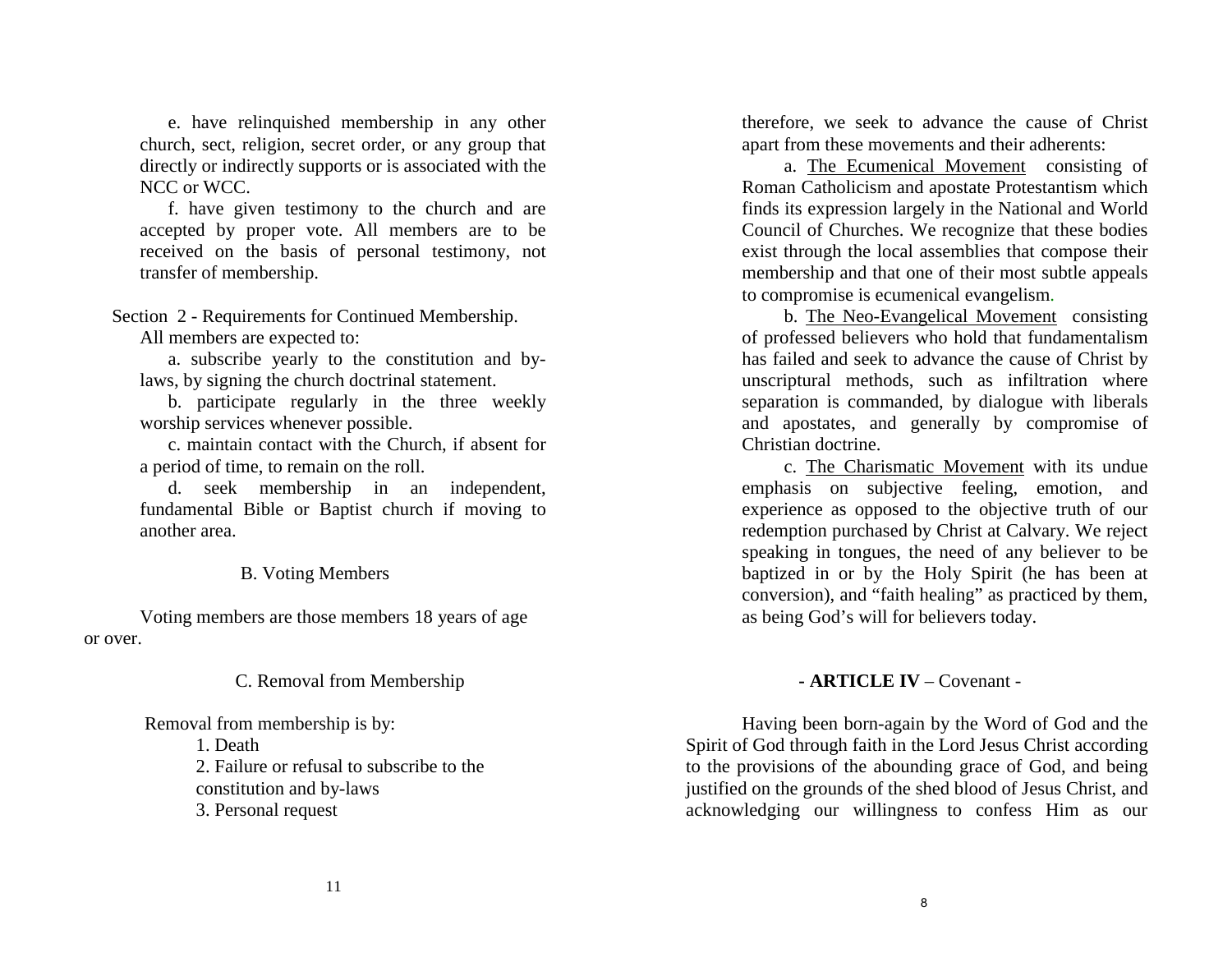Saviour before men, we do now in the presence of God, the Holy Angels, and this assembly, most solemnly and joyfully enter into covenant with one another as one body in Christ.

We engage, therefore, by the power of the Holy Spirit, to walk together in Christian love; to strive for the advancement of this local assembly, within the body of Christ, in knowledge, holiness, and comfort, to promote its prosperity and spirituality; to sustain its worship, ordinances, disciplines and doctrines; to contribute cheerfully, scripturally and regularly to the support of the ministry, the expenses of the Church, the relief of the poor, and the spread of the Gospel through all nations by means of our missionaries and fundamental faith missions.

We also engage to maintain family and private devotion; to bring up our children in the nurture and admonition of the Lord; and to seek the salvation of our kindred, and our acquaintances, our enemies, and all children and adults within the area of this assembly. Through the provision that God has made for victorious Christian Living it shall be our desire to abstain from fleshly lusts that war against the soul, and to live a life of separation from sinful and worldly practices, with a desire to grow in grace and in the knowledge of our Lord and Saviour Jesus Christ. Through the love of Christ we will put away from us all bitterness and wrath, and anger and clamor, and evil speaking, and be kind one to another, tender hearted, forgiving one another even as God for Christ's sake hath forgiven us.

We recognize that one of the outstanding evidences of Christianity is love, according to the words of our blessed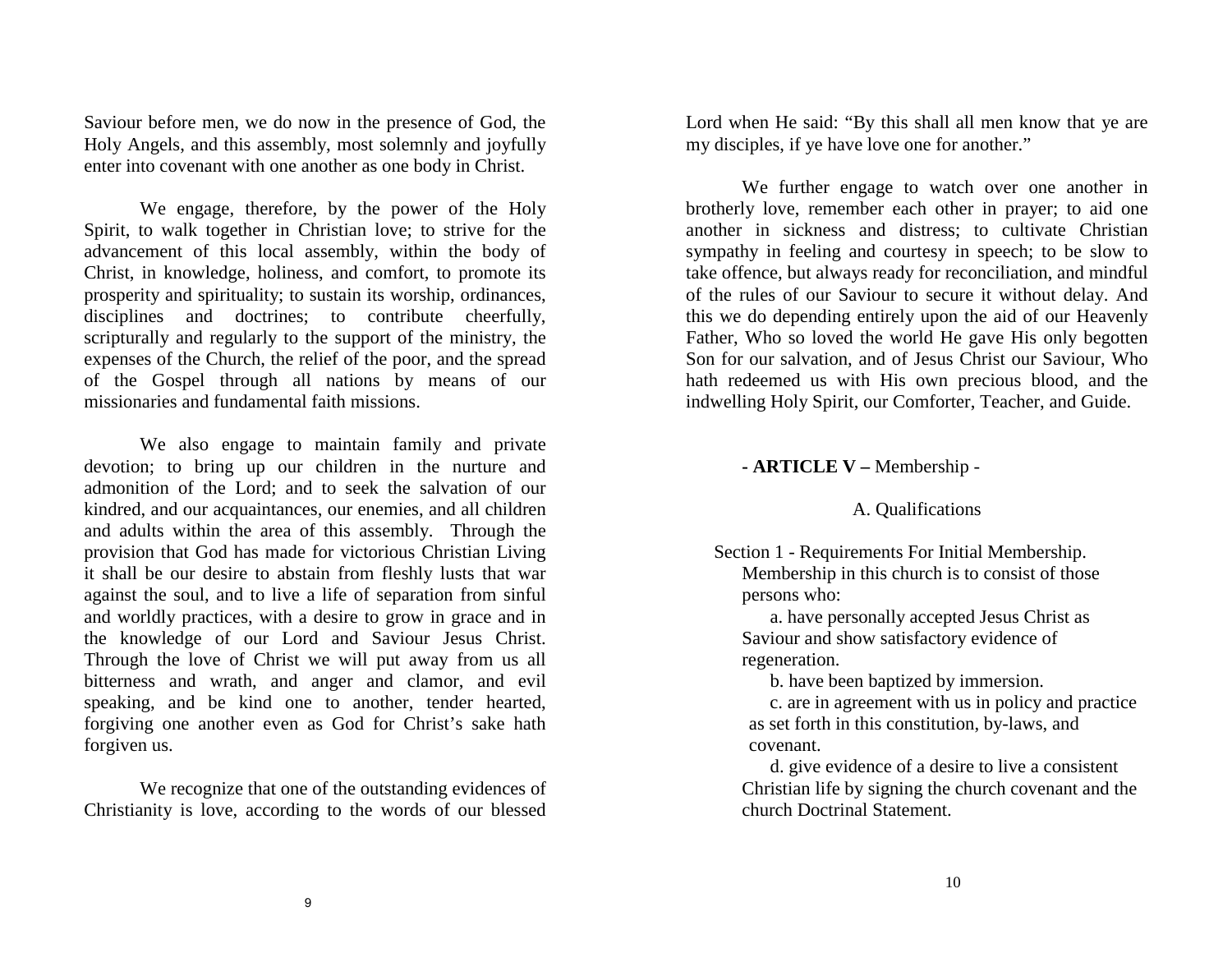Lord when He said: "By this shall all men know that ye are my disciples, if ye have love one for another."

We further engage to watch over one another in brotherly love, remember each other in prayer; to aid one another in sickness and distress; to cultivate Christian sympathy in feeling and courtesy in speech; to be slow to take offence, but always ready for reconciliation, and mindful of the rules of our Saviour to secure it without delay. And this we do depending entirely upon the aid of our Heavenly Father, Who so loved the world He gave His only begotten Son for our salvation, and of Jesus Christ our Saviour, Who hath redeemed us with His own precious blood, and the indwelling Holy Spirit, our Comforter, Teacher, and Guide.

#### **- ARTICLE V –** Membership -

## A. Qualifications

Section 1 - Requirements For Initial Membership. Membership in this church is to consist of those

persons who:

e de la constitución de la constitución de la constitución de la constitución de la constitución de la constit<br>1990 - En el constitución de la constitución de la constitución de la constitución de la constitución de la co

 a. have personally accepted Jesus Christ as Saviour and show satisfactory evidence of regeneration.

b. have been baptized by immersion.

 c. are in agreement with us in policy and practice as set forth in this constitution, by-laws, and covenant.

 d. give evidence of a desire to live a consistent Christian life by signing the church covenant and the church Doctrinal Statement.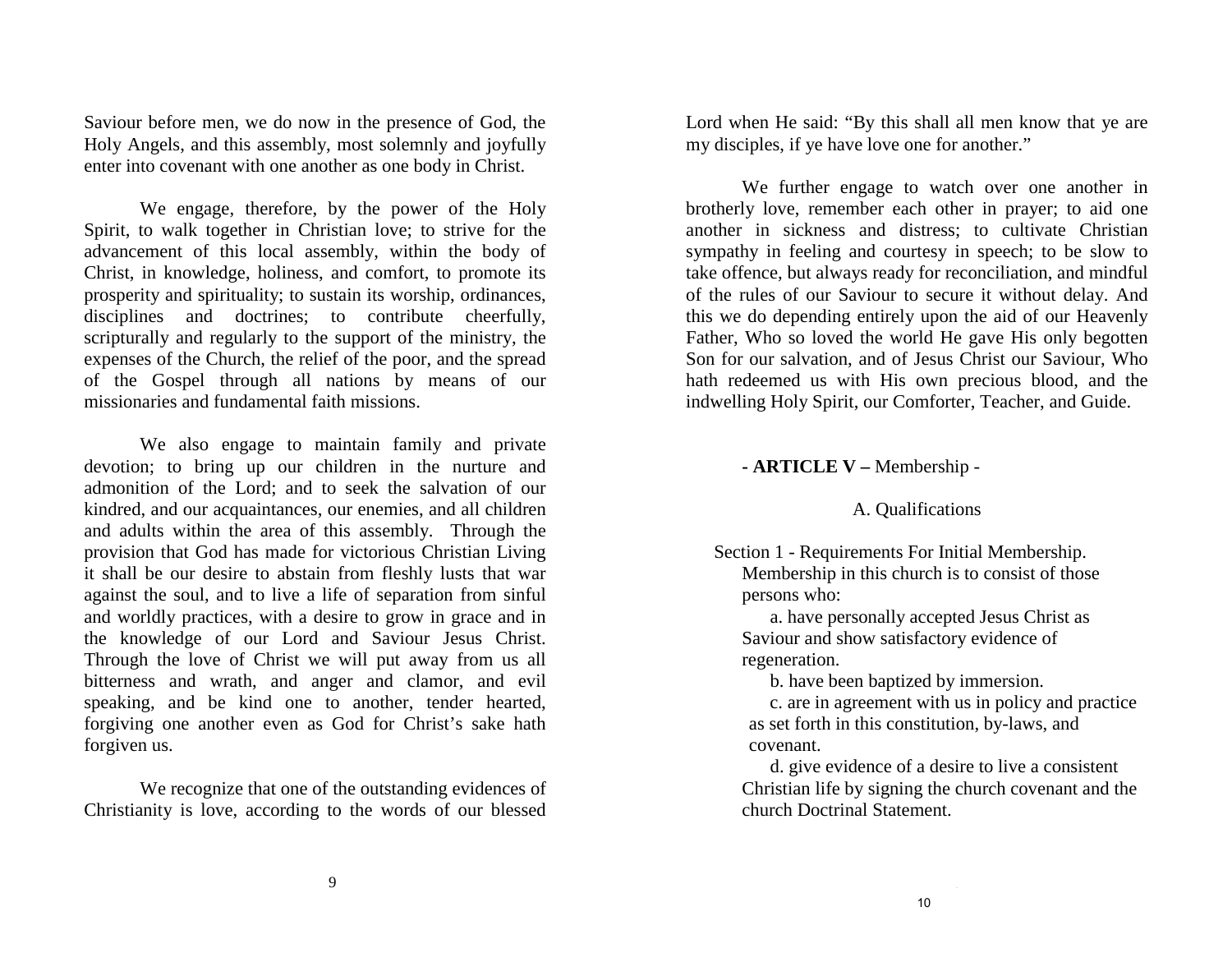e. have relinquished membership in any other church, sect, religion, secret order, or any group that directly or indirectly supports or is associated with the NCC or WCC.

 f. have given testimony to the church and are accepted by proper vote. All members are to be received on the basis of personal testimony, not transfer of membership.

Section 2 - Requirements for Continued Membership.

All members are expected to:

a. subscribe yearly to the constitution and bylaws, by signing the church doctrinal statement.

b. participate regularly in the three weekly worship services whenever possible.

c. maintain contact with the Church, if absent for a period of time, to remain on the roll.

d. seek membership in an independent, fundamental Bible or Baptist church if moving to another area.

## B. Voting Members

Voting members are those members 18 years of age or over.

C. Removal from Membership

## Removal from membership is by:

- 1. Death
- 2. Failure or refusal to subscribe to the
- constitution and by-laws
- 3. Personal request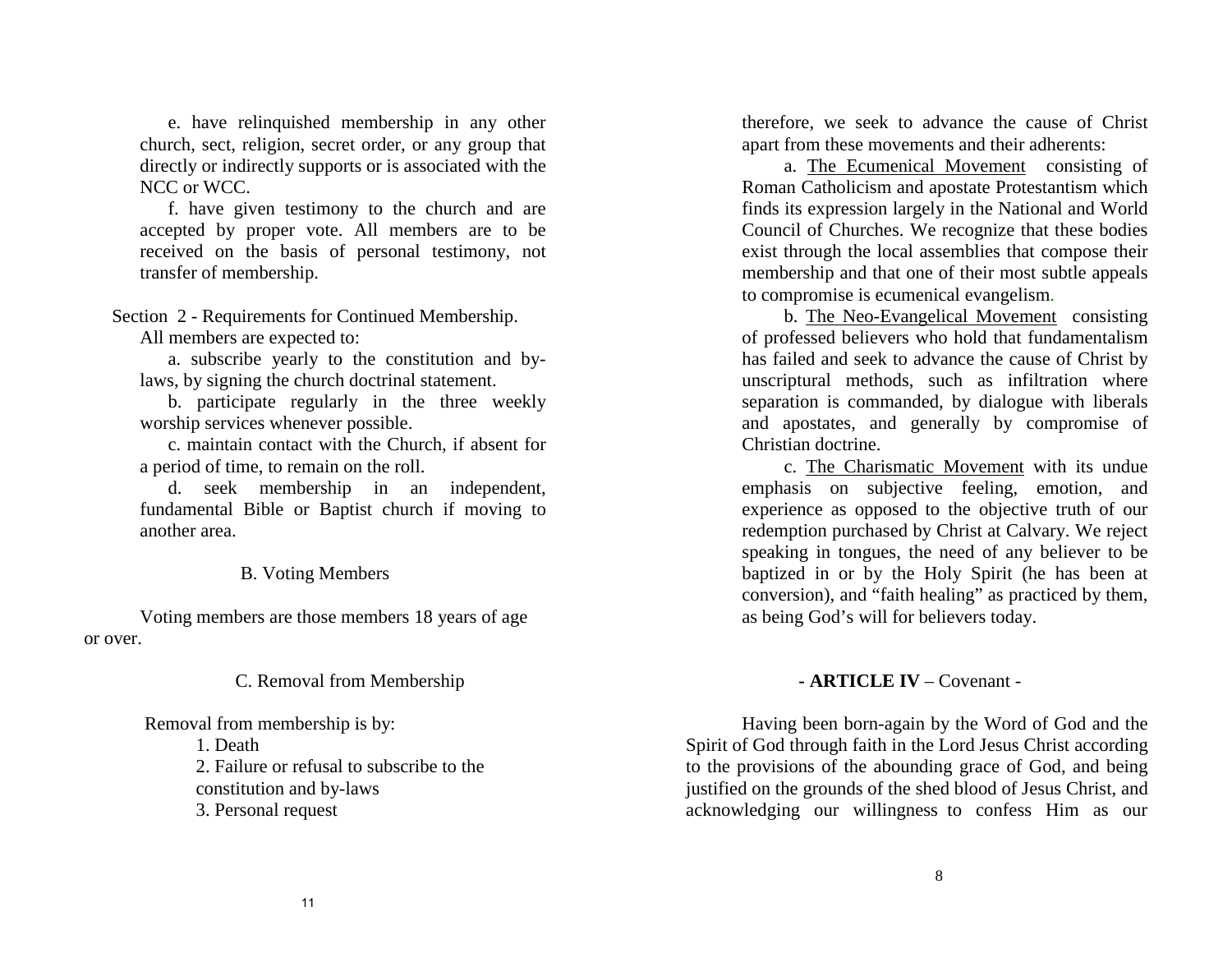- 4. Vote of the church because of
	- a. doctrinal deviation
	- b. personal life after Scriptural efforts to restore

5. Release from the roll, with proper recommendation to be given to church with whom we are in fellowship on request of the member

## **- ARTICLE VI –** Church Discipline -

 Section 1 - It is the duty of the church to exercise discipline over all members. This is commanded in the New Testament: Matthew 18:15-17; Luke 17:3-4; Romans 16:17; 1 Corinthians 5:11-13; 2 Corinthians 6:14-18; 2 Thessalonians 3:6; 1 Timothy 5:20; Titus 3:10. The object of church discipline is to maintain the purity of the church and to reclaim erring members. Any disciplinary action by the church must be preceded by investigation and recommendation by the pastor and deacons. Our ascended Lord approved the church at Ephesus, because it "tried them which say they are apostles and are not." On the other hand, He threatened the church in Pergamos with judgment because it retained those who held to "the doctrine of Balaam" and held to the "doctrine of the Nicolaitanes" (Revelation 2:2, 14, 16). If therefore, the church is to expect the approval of its divine Head, it must keep itself free from false teachers and evil persons.

Section 2 - It is the duty of church members to separate from disobedient brethren and those who have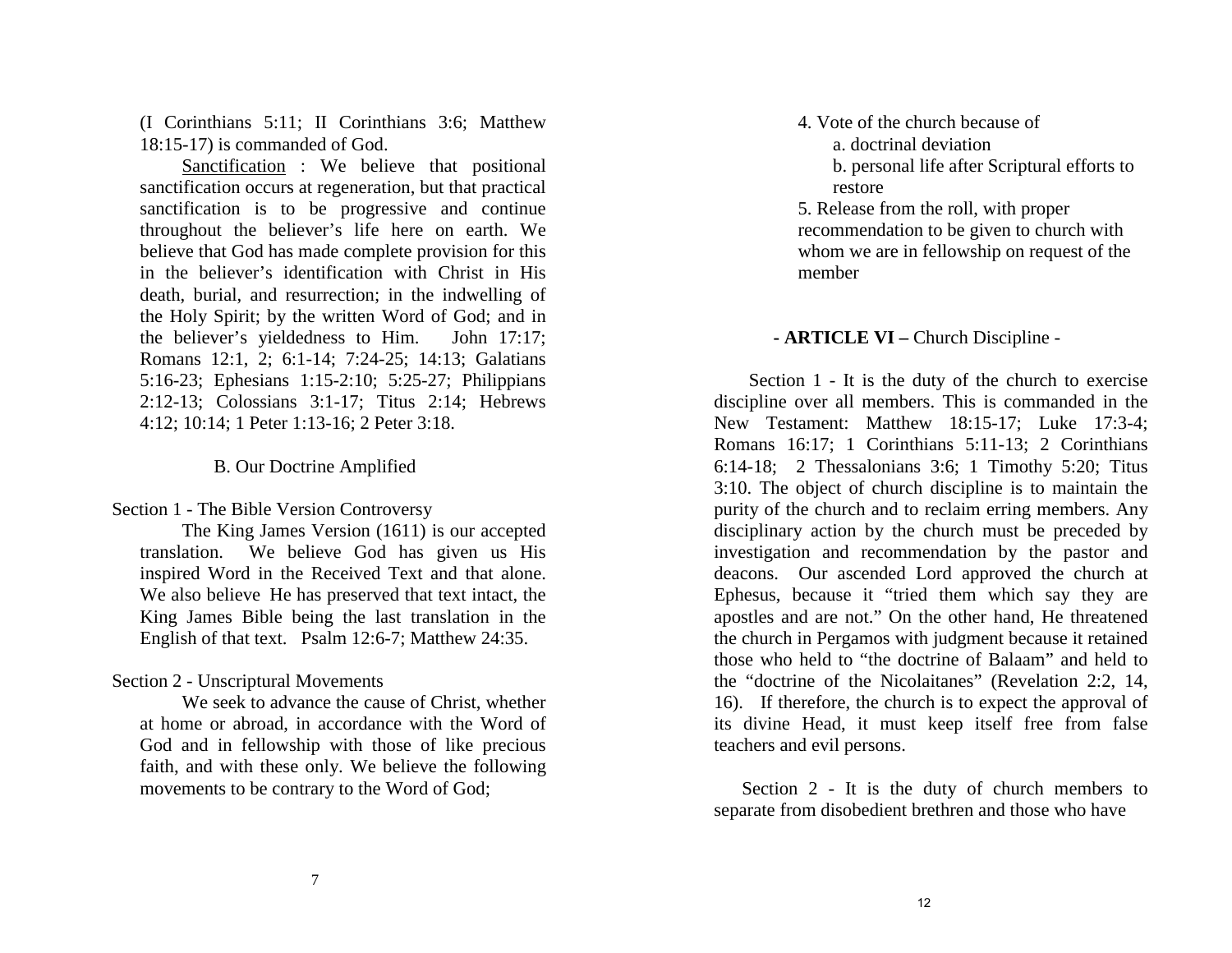been removed from church membership by disciplinary action. This separation is to be maintained until the brother or sister repents and is restored back into fellowship by vote of the church. This applies to any person separated from a sister church because of church discipline.

 Section 3. The following matters shall be brought to trial by the church and dealt with as here prescribed:

a. Personal Difficulties

These shall be dealt with according to Matthew 18:15-17. This rule is applicable only to cases of personal difficulty, should be settled with as little publicity as possible and are to come before the church only by recommendation of the pastor and deacons.

b. Those Who Hold or Teach Views Contrary to the Confession of Faith

These shall be dealt with according to Titus 3:10. If such a one is convicted and repents not, he is to be rejected, which means excluded from church membership.

- c. Immorality of Conduct These shall be dealt with in the following ways:
	- 1. Sudden faults, according to Galatians 6:1.

2. Confirmed habits of wrong doing,

according to 2 Thessalonians 3:6.

3. Gross immorality, according to

1 Corinthians 5.

4. Worldliness of life, as spiritual fornication. All worldly persons are called by God "adulterers and adulteresses" (James 4:4);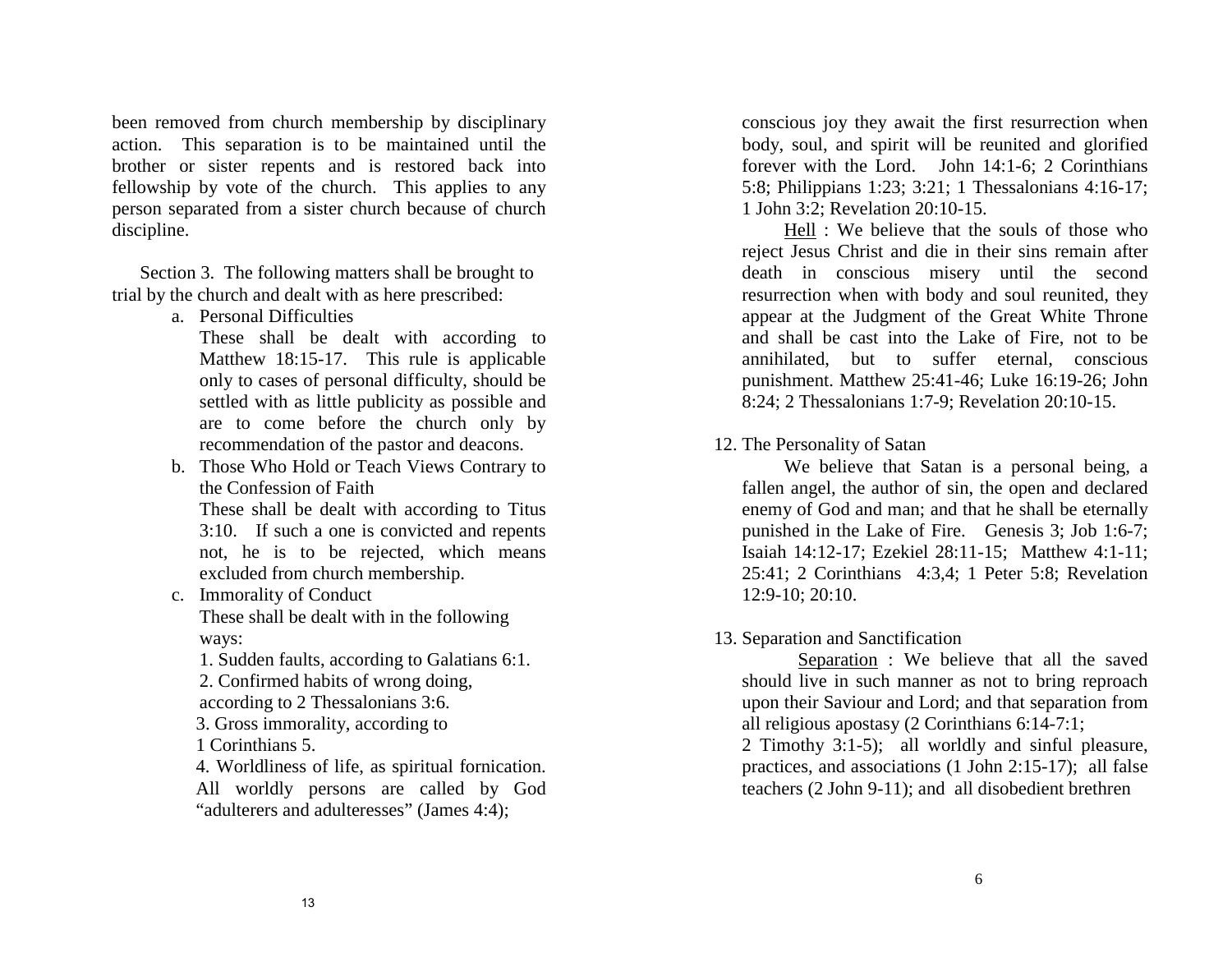therefore, such shall be tried according to the rule of 1 Corinthians 5. Any persons tried and convicted by the church shall be excluded from its membership until they give evidence of true repentance when they may be restored upon vote of the church.

## - **ARTICLE VII** – Government -

A. Authority and Administration

 We recognize that in the administration of its government and in the exercise of its authority, the church is not legislative but executive. Our authority is the Lord Jesus Christ Who is "Head of the Body, the Church" (Colossians 1:18). Our manual of government is the Word of God, especially that which is laid down for us by our Lord in the New Testament.

 We recognize that the rights, power and authority that our Lord has given to His church are to remain absolutely and permanently in independent, local assemblies and not to be delegated or surrendered to those outside. We do recognize, however, the need and the privilege of associating with others of like precious faith for fellowship or advancing the cause of Christ, understanding that any action by any church or group we might associate with is not binding on us.

#### B. Offices

- 1. Pastor
- 2. Deacon
- 3. Clerk
- 4. Treasurer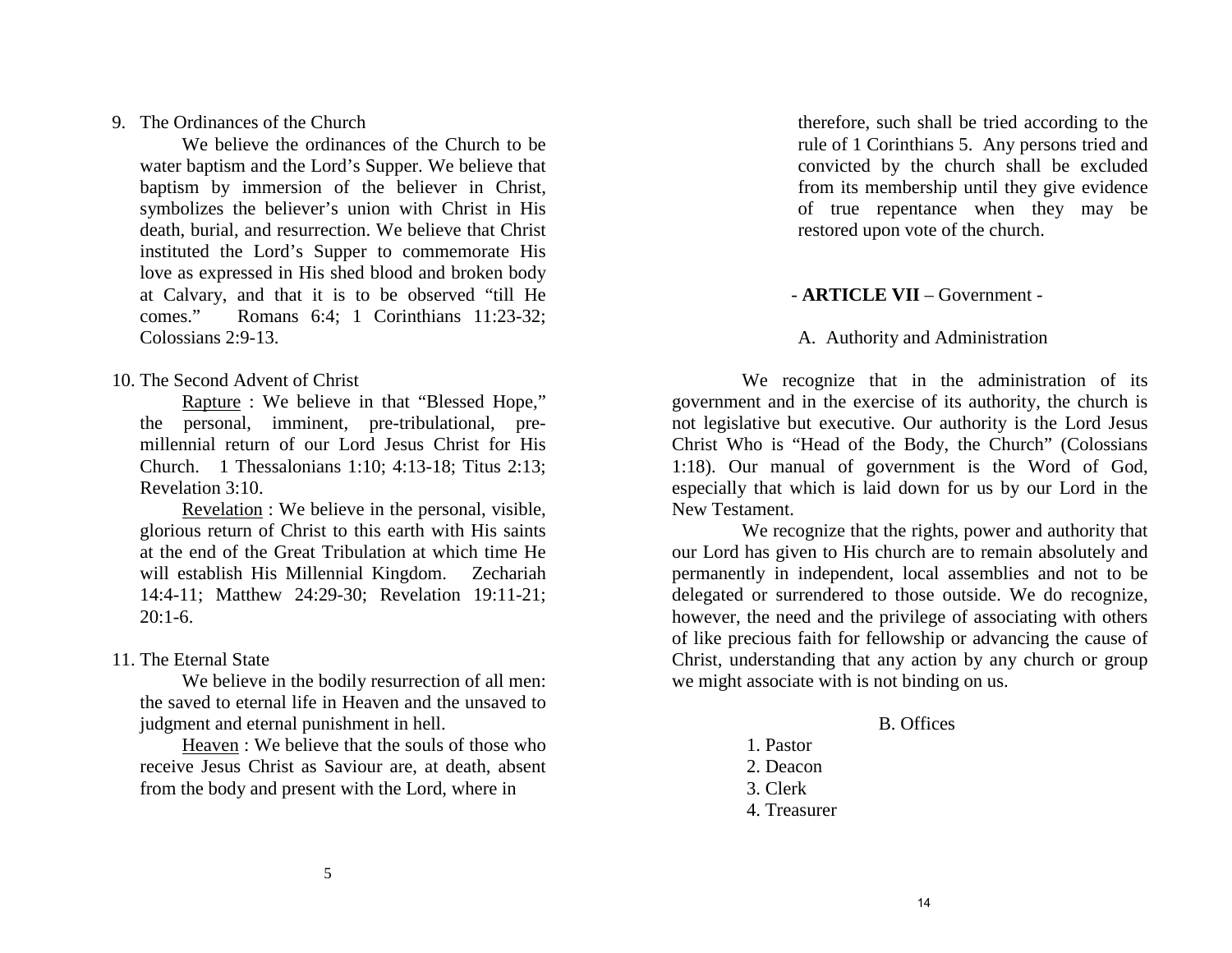The offices set forth in Scripture are pastor and deacon (these offices to be filled by men only). All other offices are auxiliary to assist in the proper function as our Lord's Body here.

## C. Qualifications and Duties of Officers

## 1. Pastor

 The calling of a pastor shall be made upon a two-thirds vote of the voting members present at a duly called business meeting, the nature of said meeting having been clearly announced. Only one candidate shall be considered at a time. The dismissal of a pastor shall be upon a majority vote of the voting members present at a duly called meeting, the nature of the said meeting having been clearly announced. The duties of a pastor are primarily to minister the Word of God to his flock, do the work of an evangelist among the unsaved, visit the homes and members of his congregation, and to promote a spiritual atmosphere in the church as a whole. The church shall recognize the pastor as a servant of God, acknowledge his office in the church in its scriptural authority, provide for his physical needs, and "know them which labor among you, and are over you in the Lord, and admonish you; and to esteem them very highly in love for their work's sake. And be at peace among yourselves." Ephesians 4:11-16; 1 Thessalonians 5:12-13; Hebrews 13:17; 1 Peter 5:1, 4; 1 Timothy 3:1-7; 5:1, 17-19; Titus 1:6-9.

#### 2. Deacon

A deacon is a recognized servant of the church whose qualifications are clearly set forth in the Scriptures. Acts 6:3-4; 1 Timothy 3:8-13. We understand I Timothy 3:12, "the husband of one wife," neither to exclude qualified single men or widowers; nor to include situations of separation or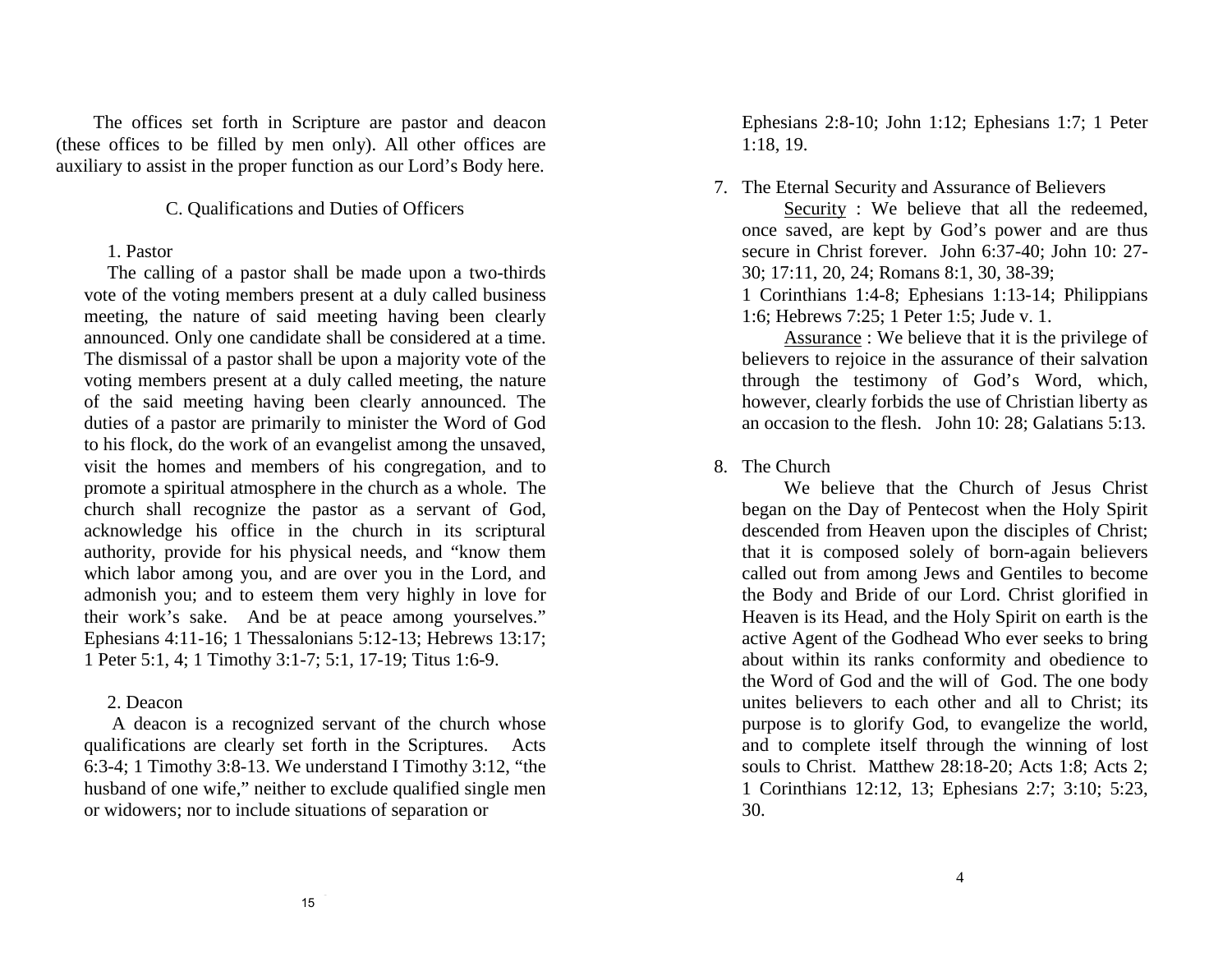divorce. Remarriage of a widower is not seen to be in conflict with the verse.

 It shall be the duty of the deacons to assist and cooperate with the pastor in the spiritual ministry of the church and in the arrangement and administration of baptism and the Lord's Supper. The number of deacons to serve at one time is indefinite, but with a minimum of one. The minimum time of church membership is two years in order to serve in this capacity and the minimum age is twenty-one years. The deacons shall elect a chairman to serve as moderator of church business meetings when the church is without a pastor.

 Deacons shall give advice to the church in the absence of a pastor.

3. Church Clerk

 The church clerk shall keep an accurate membership roll in a proper book provided by the church. Records of all the members, date of reception by baptism, or testimony, if previously baptized; a full record of all church meetings, motions, etc., carry on all correspondence relative to membership, and such matters as the church may direct.

 The clerk shall secure the signature of the membership prior to annual meeting as to continued agreement with the constitution and by-laws.

#### 4. Treasurer

 The treasurer shall keep an accurate account of all monies received and disbursed, shall carry on the banking business in the name of the church and shall pay the current accounts without the vote of the church. The treasurer shall prepare financial statements quarterly, annually, and otherwise as may be required by the church, and shall supply the auditors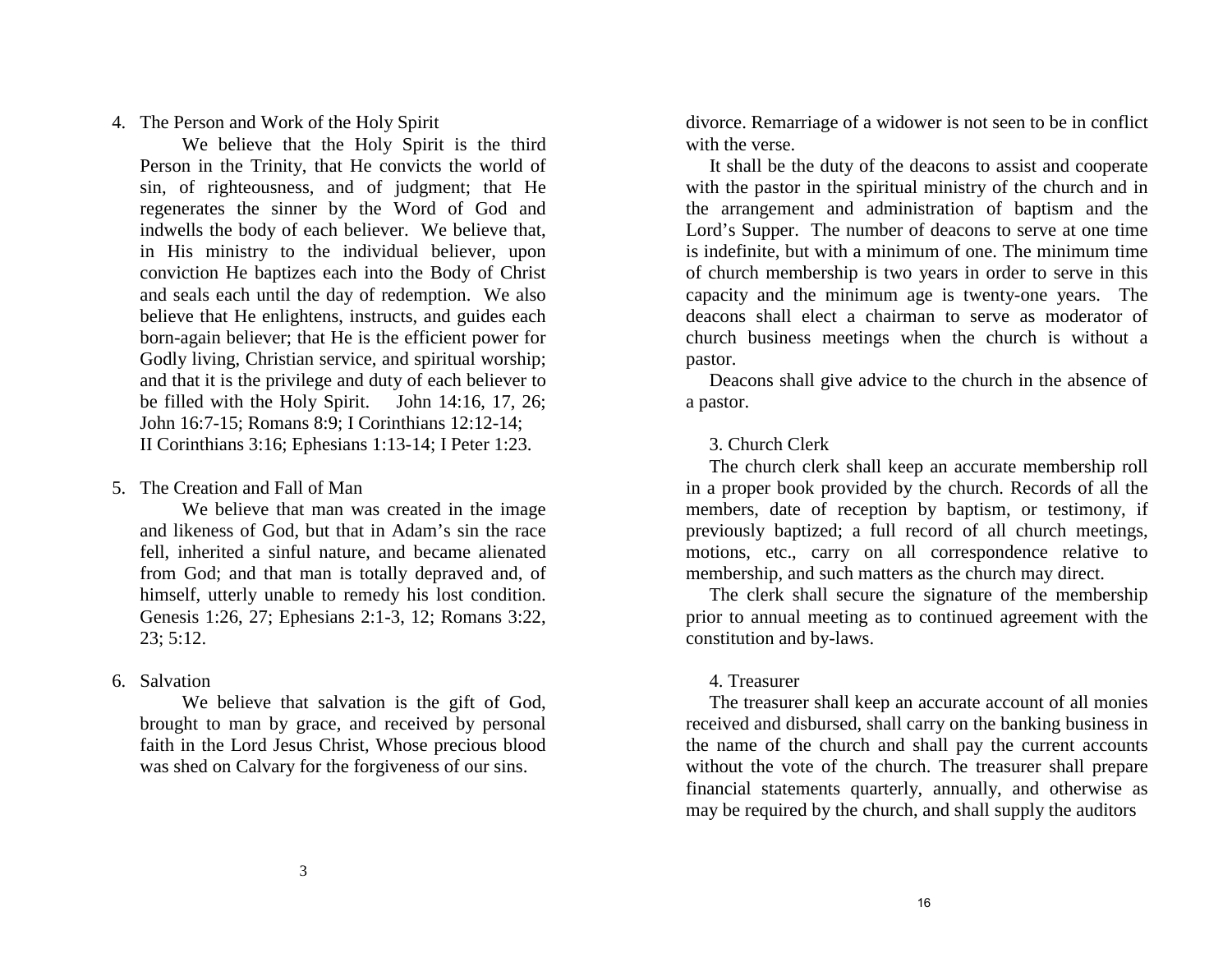with such records as may be required when auditing church books.

## D. Election of Officers

 The officers must be active members and must be duly elected by a two-thirds vote of the voting members present at a duly called business meeting, the nature of the said meeting having been clearly announced at the regular church meetings on the two Sundays immediately preceding such a meeting. Deacons shall be chosen annually. The clerk and treasurer shall be elected annually also.

## E. Elected and Appointed Leadership – General

 Our leadership, elected or appointed, is to come from our membership. In recognition of God's prescribed order of worship and then service, those serving in this capacity will be chosen from those who are active in attendance at the three regular weekly services.

# F. Dismissal of Officers

 Any officer of this church may be dismissed at any time by proper vote of the church.

## G. Meetings

1. For worship:

The regular worship services of this church shall consist of Sunday morning, Sunday evening, and midweek prayer service. Communion shall be held at least once a month.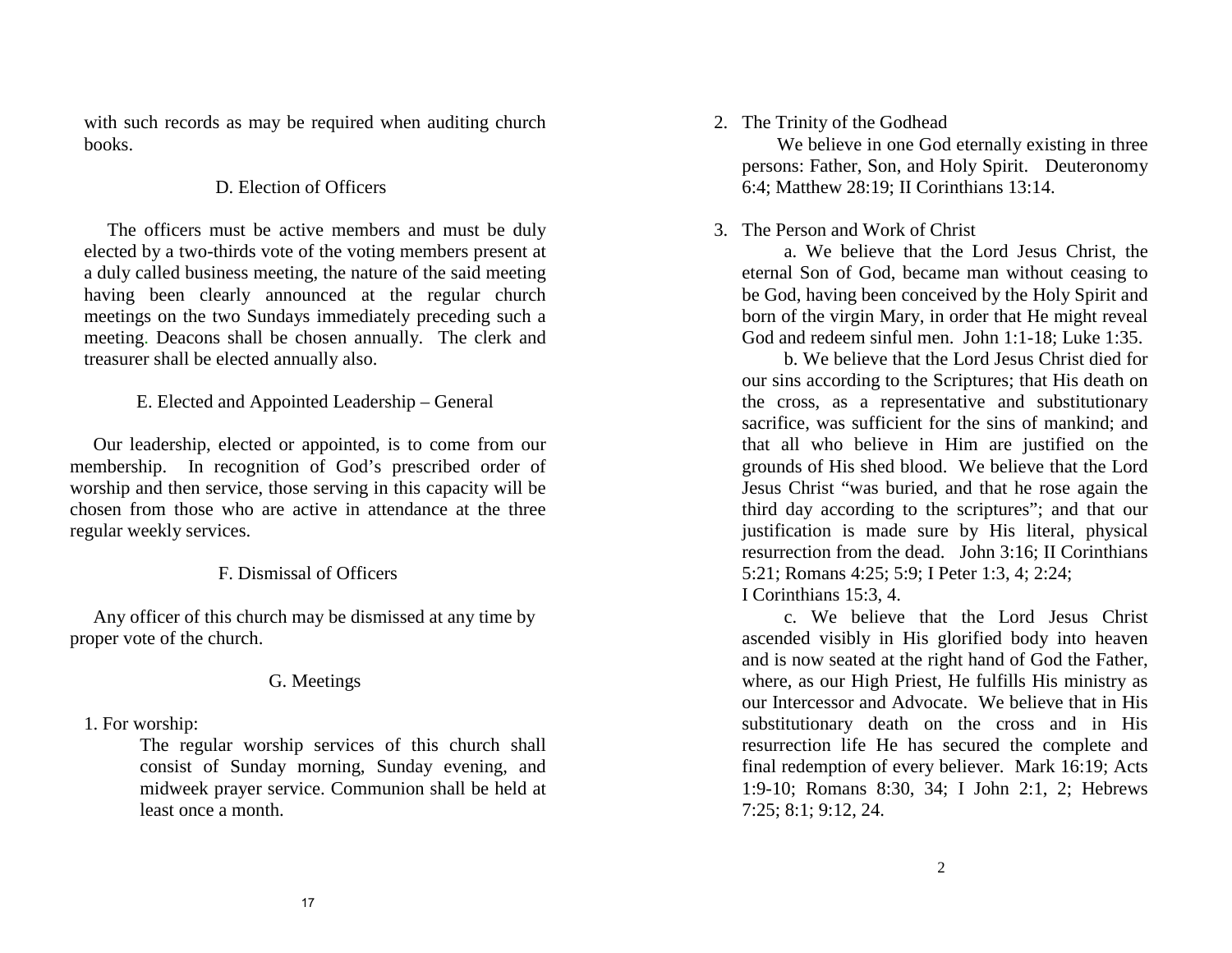2. For business:

Regular: These shall be held quarterly, following the prayer meeting the last Wednesday in March, June, September, and December.

Annual: The June quarterly meeting.

Special: A special meeting shall be announced from the pulpit and/or printed in the bulletin two Sundays prior to the date of the meeting. The pastor shall be able to call a meeting immediately if necessary at any regular worship service. 1 Corinthians 5:4.

3. Procedure:

In cases of parliamentary differences, or in points not specified on the constitution and by-laws, questions of parliamentary procedure are to be determined by Robert's Rules of Order.

4. Quorum: 50% of voting membership.

## **- ARTICLE VIII –** Finances -

The entire program of this church shall be supported by free-will offerings; this excludes any and all unscriptural methods, such as suppers for monetary gain, sale of tickets, rummage sales, etc. Debts shall not be entered into under any circumstances and the use of pledges is to be avoided.

## **- ARTICLE IX –** Ordination Procedure -

It is our hope and desire that the Holy Spirit will choose and call out from among us Spirit-filled men to the Christian ministry. Recognizing the rights and privileges of complete local autonomy, it is the prerogative of the church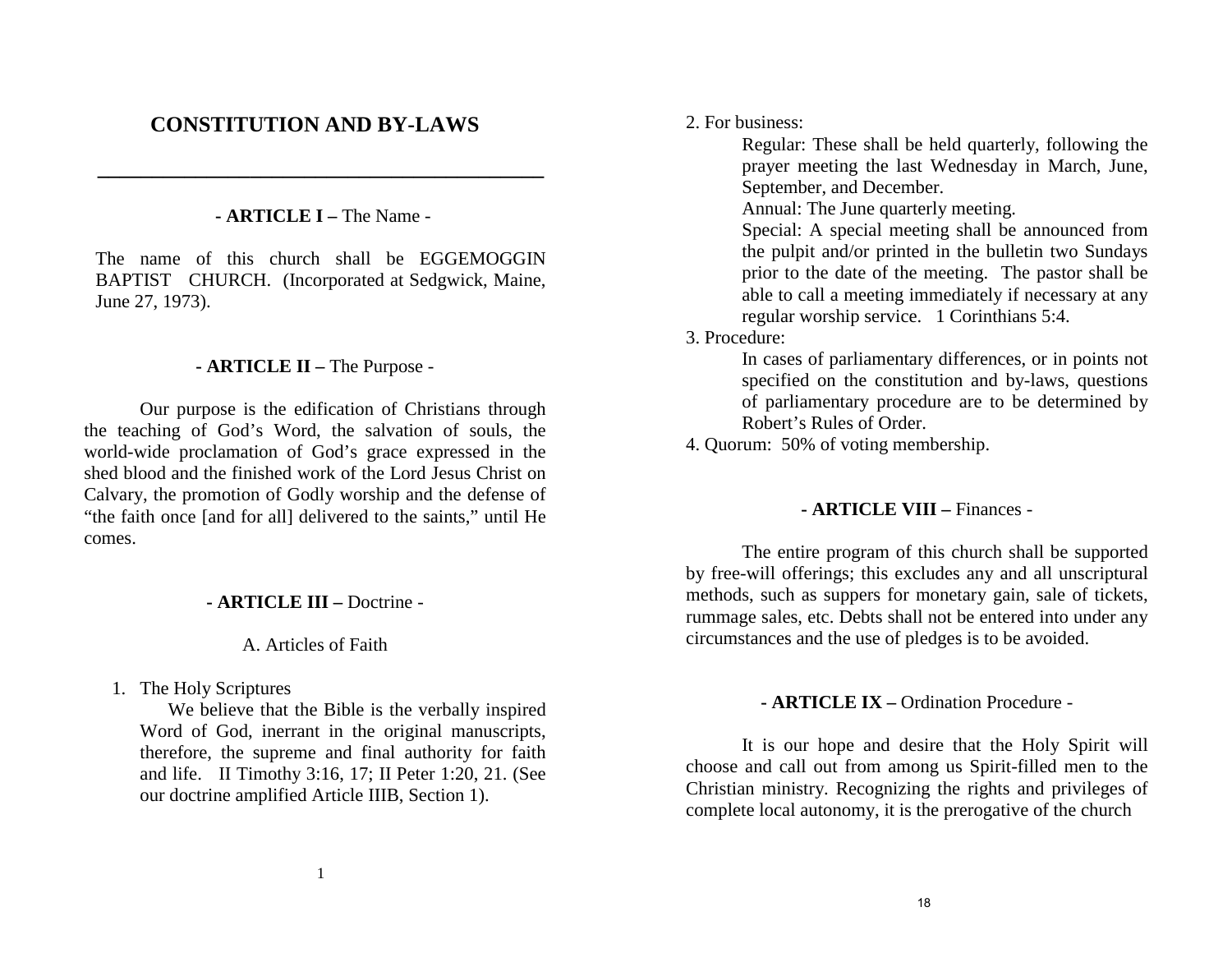to call and conduct a council of ordination, and if desired and at the request of church and candidate, to invite pastors of like precious faith (as expressed in our doctrinal statement) to participate. When, in the judgment of the pastor and deacons, a man in this membership is called to the Christian ministry, the pastor and deacons shall, upon the vote of the church body, proceed to call and conduct a council of ordination. The ordaining council shall thoroughly examine all applicants for ordination as to their personal knowledge of Jesus Christ as Saviour, their call to the Christian ministry, and their qualifications, including their doctrinal beliefs, the Lordship of Christ in their lives, and their demonstrated ability in Christian service (6 months or more as pastor, assistant pastor or other Christian work with evidence of God's call to the ministry). Women shall not be ordained to the ministry.

It is the prerogative of the church to discipline, even to the revoking of ordination credentials of any pastor ordained under this constitution or deviant in doctrine or practice from the qualifications required for ordination. Such shall be the case only after proper trial by the church; the action of the church is final.

## **- ARTICLE X. –** Amendments -

Section 1 - This constitution may be amended by a two-thirds vote of the voting membership present at any regular or special business meeting, provided the proposed amendments are approved by the pastor and deacons. The business meeting is to be announced and the proposed changes read to the congregation at one of the regular church services two weeks preceding said meeting. A copy of the